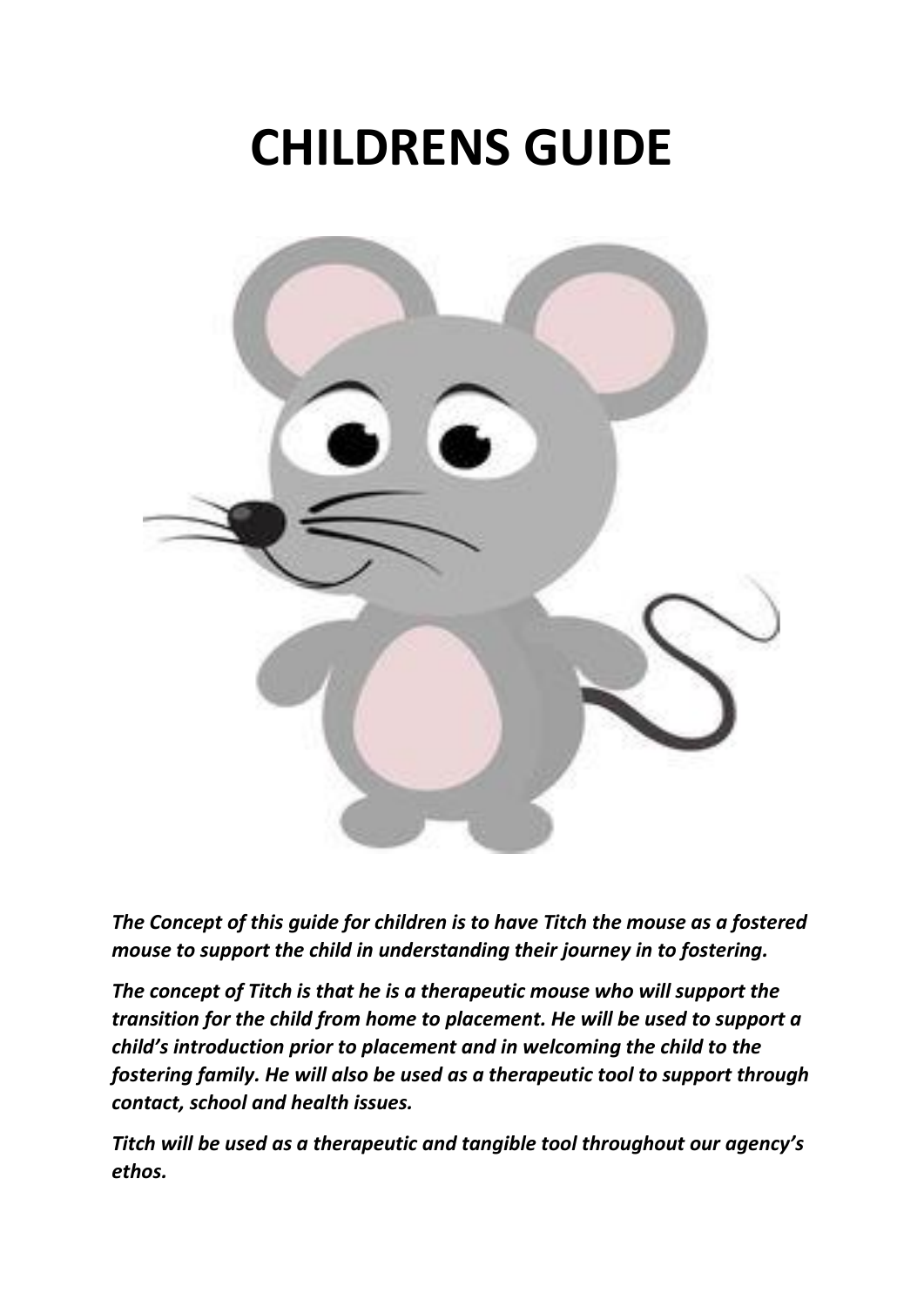

## **Hi I'm Titch. The Mouse from Ivy House**.

I'm a fostered mouse and I want to answer some of your questions and worries about coming to live with a foster family.

# **Who are Fostering families?**

Fostering families are specially chosen for children who cannot live with their families. Fostering families are ordinary people who care for you and want to share their home with you. They don't want to replace your family.

Children sometimes need to be cared for by foster families for different lengths of time and for different reasons.



Titch wants to tell you about the different types of fostering families that you might live with.

## **Support Fostering Families.**

Support or short break Fostering families will look after you sometimes for days or maybe weeks. They are families that care for lots of different children at different times. Your home will be safe and caring and will make you feel very welcome.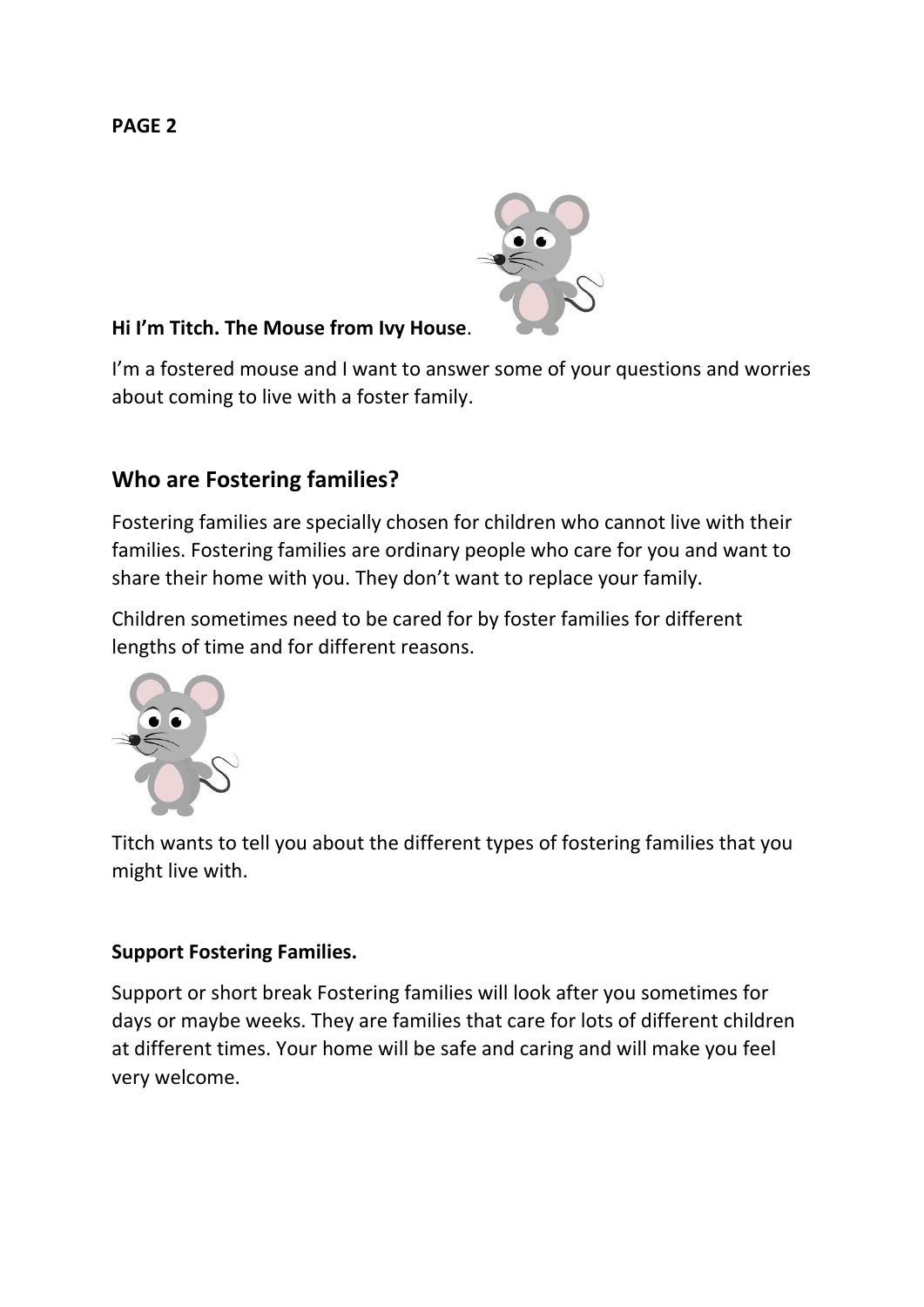## **Short-Term Fostering Families.**

Short-term Fostering families look after children for a short time while their families and social workers make decisions about who can care for them safely. Sometimes this can be for weeks or sometimes longer. Your foster family will do their very best to try to make this a happy time for you.

## **Long-Term Fostering Families**

Long-term Fostering families care for children for a long time. This is usually until you have grown up and are ready to move on. If you are going to live with a foster family for a long time, it is important that you feel happy and safe there. You will have time to do things like decorate your bedroom as you like to make it feel more like home for you.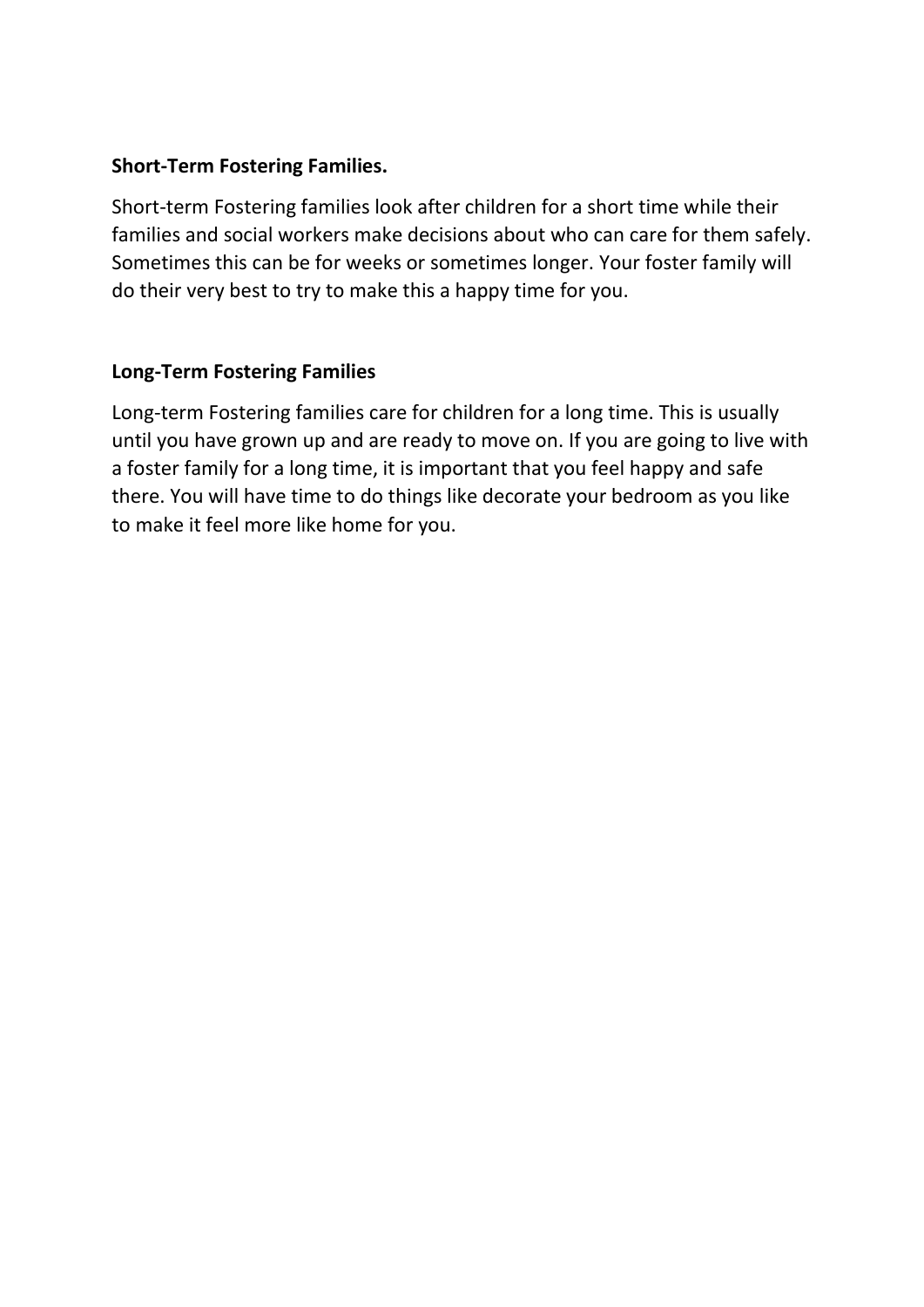

# **PAGE 3.**

# **REASONS FOR LIVING WITH AS FOSTER FAMILY.**

- Sometimes children need help because they are having a difficult time at home. They might talk to a teacher a friend a neighbour or call someone for help.
- Sometimes children's families may ask for help because they can't safely care for their children. They might be poorly or finding it hard to look after their children and keep them safe and well.
- Sometimes a friend, neighbour or teacher might contact a social worker because they are worried that a child they know is not safe, not happy or not being looked after properly and they are worried about them.
- Sometimes Social workers will have been visiting your home to see you and your family to help your parents care for you. Your social worker and your family may agree that you need to live with a foster family until decisions are made about who can care for you.
- When you live with fostering families your parents and family will still see the social worker and they will go to court to see the Judge who will decide what they think should happen and who you should live with.
- Sometimes for children this might mean that you live with a foster family until your family are able to look after you again. Or they may decide that you stay in Foster Care until you are 18 years or older.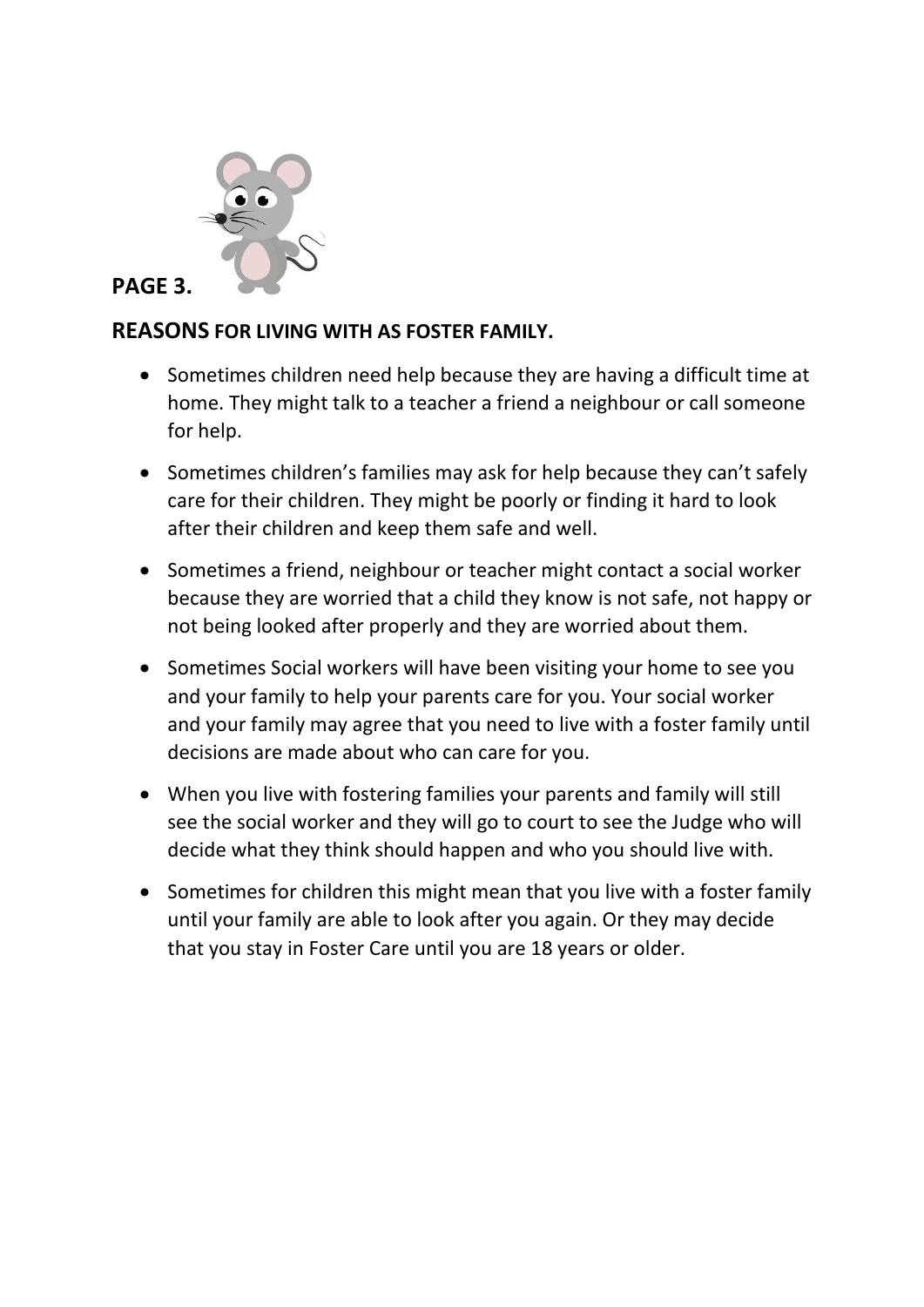

# **WHO WILL HELP AND SEE YOU WHEN YOU ARE LIVING WITH YOUR NEW FOSTER FAMILY?**

#### **YOUR FAMILY AND FRIENDS WILL HELP AND SEE YOU.**

Your family and friends who are important to you will help you when you move in to your foster family's home. They will meet your fostering family with your social worker to talk all about you. The things you like and don't like to help you feel safe and settle in.

## **YOUR FOSTER FAMILY WILL HELP YOU.**

- They will help you to settle in to the family home. You will have your own bedroom or if your brothers or sisters are with you, you might share with them.
- They will listen to what you say. They want to help you feel happy and well.
- They will help you to keep in touch with your family and friends. They will help you to do well at school and do the best you can. They will help you to enjoy the things you love to do.

## **YOUR SOCIAL WORKER WILL HELP AND SEE YOU.**

• Your own Social Worker works with children and their families in the area that you live in. They are in charge of making sure that you are looked after, safe and happy.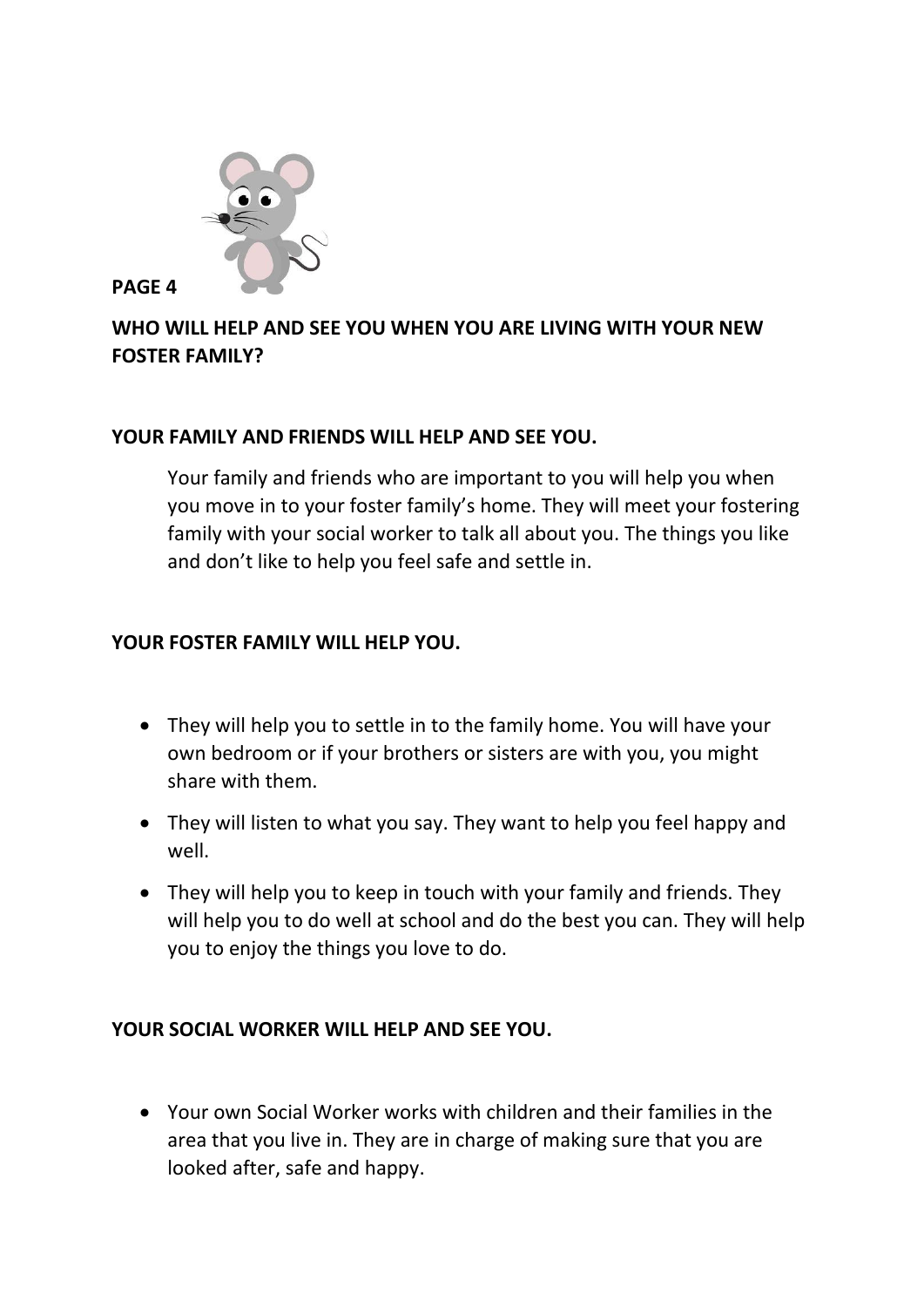• Your Social worker will visit you and your fostering family. You can talk to them when they visit or telephone / text or email them. Your fostering family will help you to do this. Your Social Workers job is to make sure they listen to you, answer your questions and plan for your future.

## **YOUR IVY HOUSE FOSTERING SOCIAL WORKER**

- You and your fostering family will have your own social worker from the Ivy House Fostering team. We will visit you often and make sure everyone is happy and looked after. We will organize lots of fun things for you and your fostering family to get involved in.
- You can talk to us and we will listen. You can talk to us when we visit or telephone / text or email us. Your fostering family will help you to do this.

## **YOUR INDEPENDENT REVIEWING OFFICER. (IRO)**

- When you come to live with a fostering family you will meet your reviewing officer. This is a person who is in charge of making sure your social worker, your family and your fostering family are listening to you, helping you with school, helping you see your friends and family and make sure you are healthy and happy.
- Your reviewing officer will come and see you at your fostering family's home.
- There will be lots of different meetings to talk about how things are going for you. Your parents, teachers, social worker and fostering family will come to the meeting with you if you choose to attend. If you don't want to go to the meetings you can write, draw or talk to someone who can let everyone know what you want.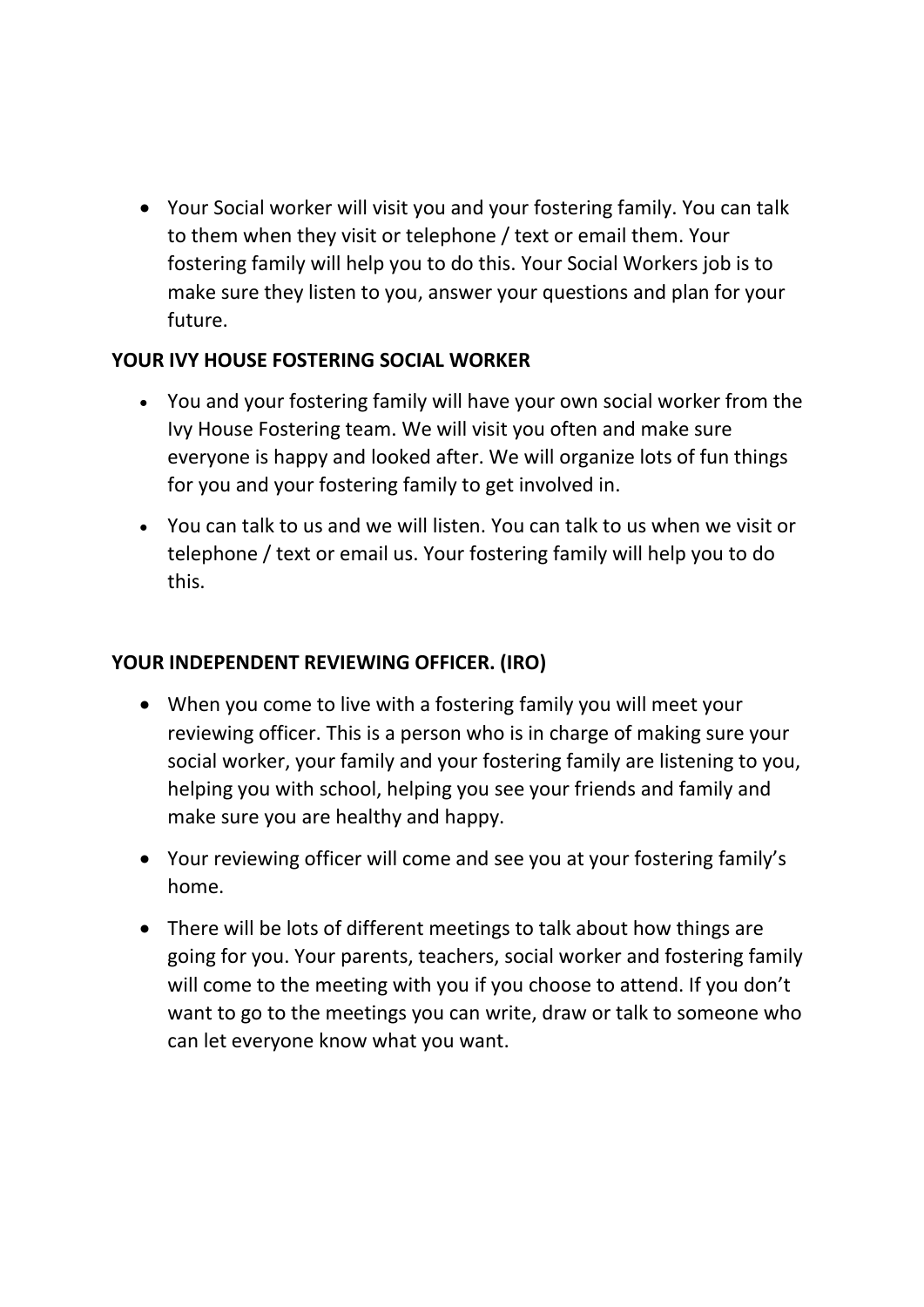

# **WHEN YOU ARE WORRIED**.

Titch knows that coming to live with other people and leaving your Family is scary. When he went to live with his Fostering family It helped him to talk to people about his big worries. He talked to his social worker, friends, teacher and fostering family.

**Who can you talk to? Can you write their names or draw their pictures here?**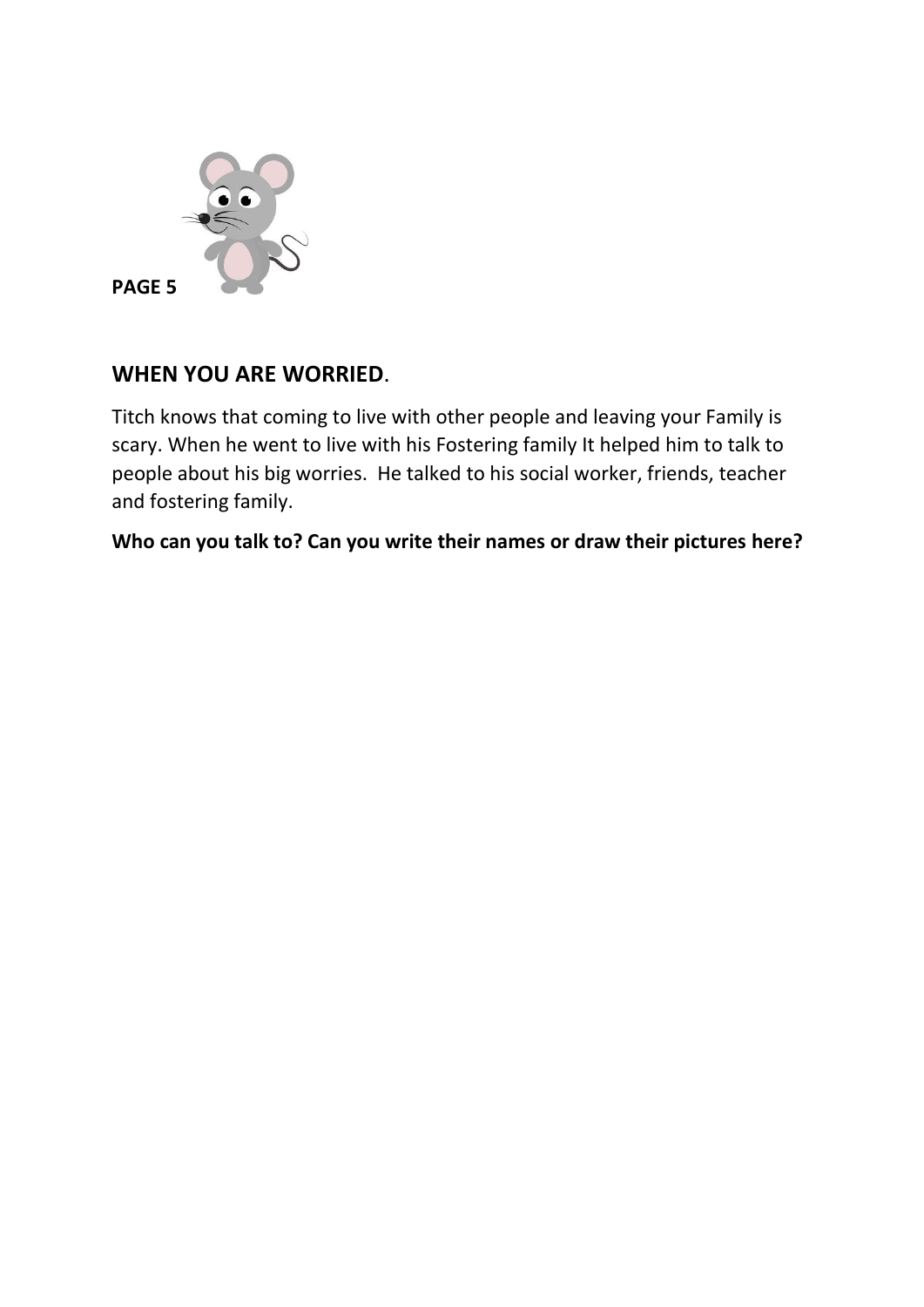

# **Titch has written you a list of the people who you already know and others that will help you.**

- 1. Foster carers name and number
- 2. Social workers name and number
- 3. Independent Reviewing Officer
- 4. Ivy House fostering Social worker.
- 5. Children's rights advocate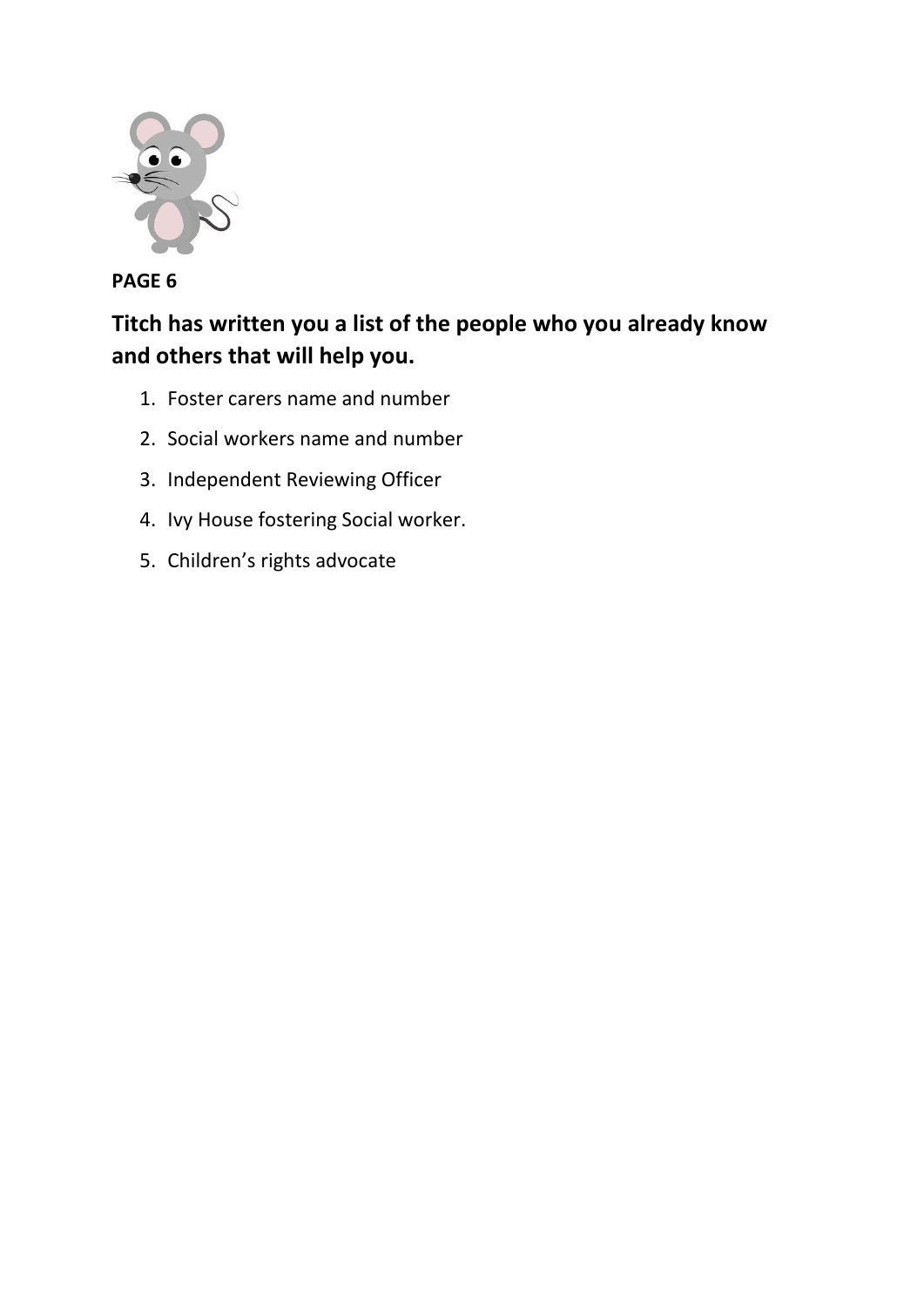

**PAGE 7.**

**Titch has some answers to questions you might have about living with your fostering family.**

## **WILL I SEE MY FAMILY**?

• You will hear people talk about having contact, this means keeping in touch with your family. There are different ways to do this. You might visit them, talk to them on the telephone or write to them and send them cards and pictures.

#### **WILL I SEE MY FRIENDS?**

• Friends are very important to everyone. Your Social worker and foster family will talk to you about the people that you want to see. We hope that you will also make new friends when living with your Foster Family.

## **WILL I GO TO THE SAME SCHOOL?**

• When children go to live with their foster families they usually stay in the same school. If you are going to live with the Foster family for a long time and the school is far away you may be able to change to a school that is nearer and easier to get to.

## **WILL I HAVE MY OWN BEDROOM?**

• You will have your own bedroom. If you have brothers or sisters who have moved to the fostering family with you, you might share with them. You will never share your bedroom with anyone other than your brothers or sisters.

## **WILL YOU GET THE RIGHT FOSTER FAMILY FOR ME?**

• Your Social Worker Titch the mouse and the team at Ivy House Fostering will make sure that the fostering family they choose for you is the family that can keep you safe and who you will have lots of fun with.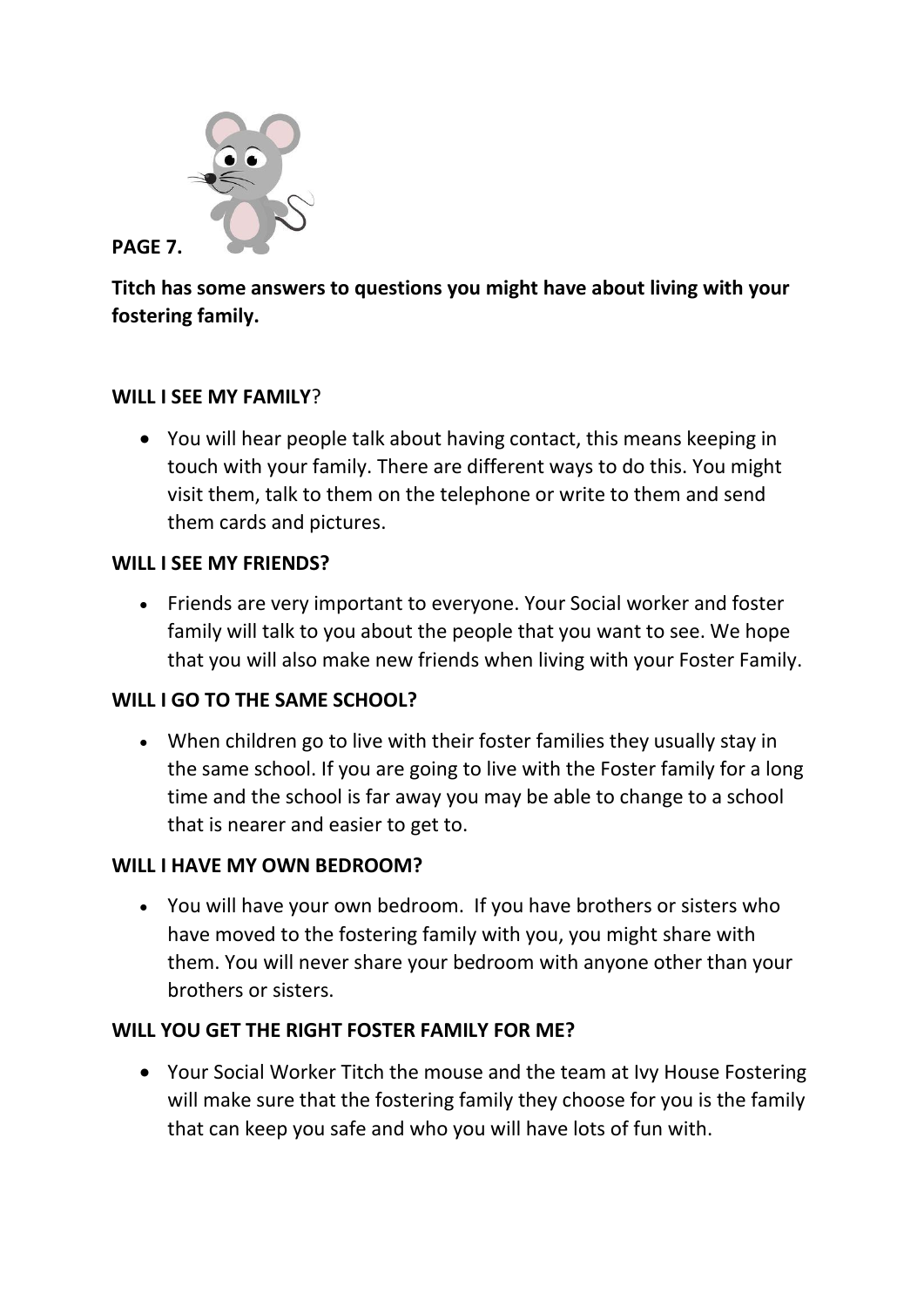#### **WILL I HAVE MY OWN MONEY?**

• You will have regular weekly pocket monies that will be given to you by your foster family. You can spend this money on things you like, or you could save some of it.

#### **Will I BE ABLE TO BRING MY OWN STUFF FROM HOME?**

- If there are things that are special to you and you want to bring them, then your fostering family would love you to do this.
- You can draw pictures of things here that are important to you and that you want to bring. You can speak to your Social worker who will arrange with your family to collect the things that are important to you.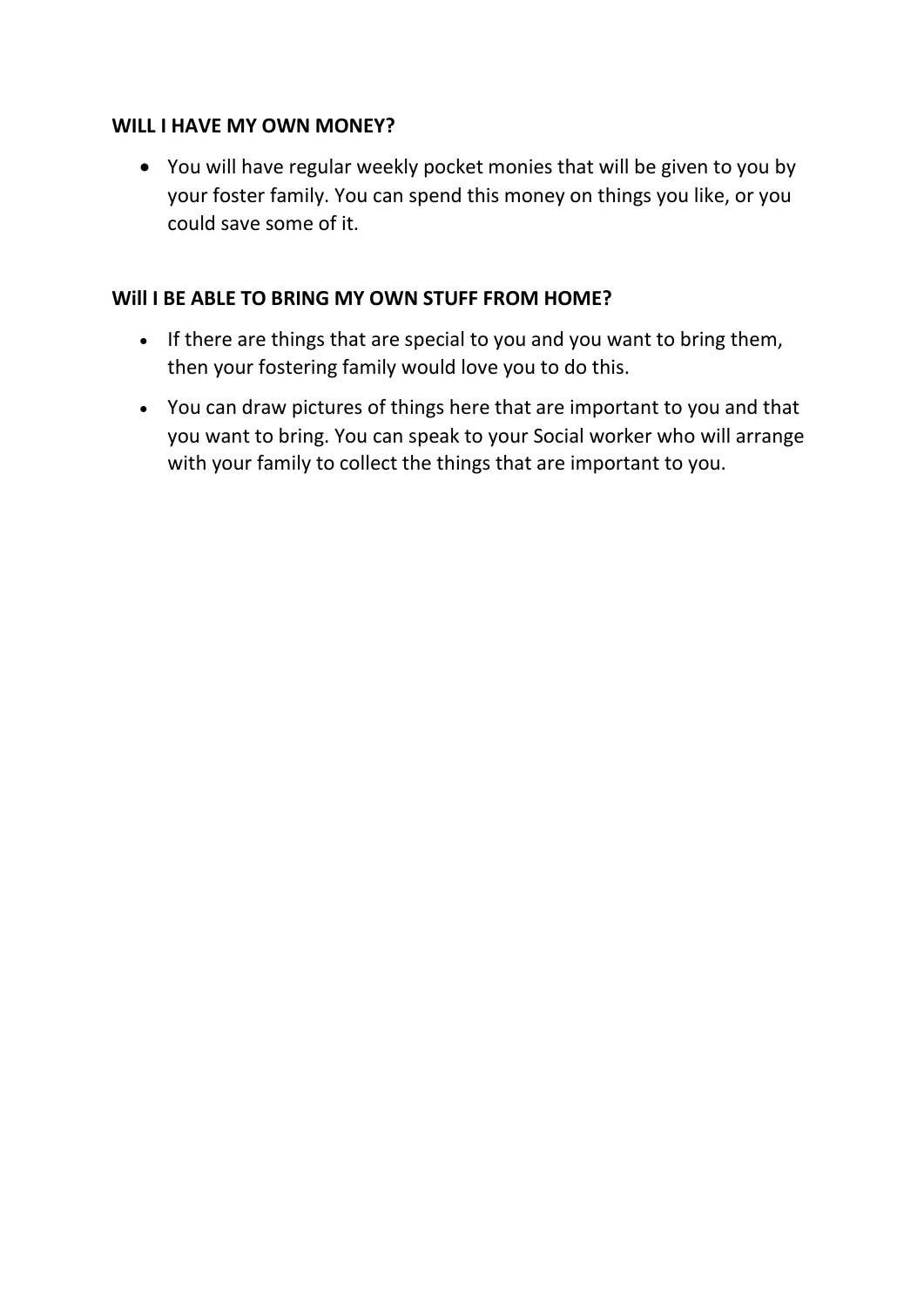

# **WHAT CAN YOU EXPECT FROM YOUR FOSTERING FAMILY?**

- They will make you feel welcome and part of the family.
- They will listen and care for you.
- When you feel upset, they will be there to care for you.
- They will celebrate your birthday and special holidays.
- They will help you with school and homework.
- They will make sure you eat the foods you like and help you to try new things.
- They will go with you when you go and see the doctor, dentist or optician.
- They will help you stay in touch with your family and friends.
- They will take you to clubs and do activities you enjoy together.

# **WHAT THEY CAN EXPECT FROM YOU?**

- That you will be happy and have fun with their family.
- That you get involved and try new things.
- That you try your best.
- That you talk to them or someone you trust if you are worried.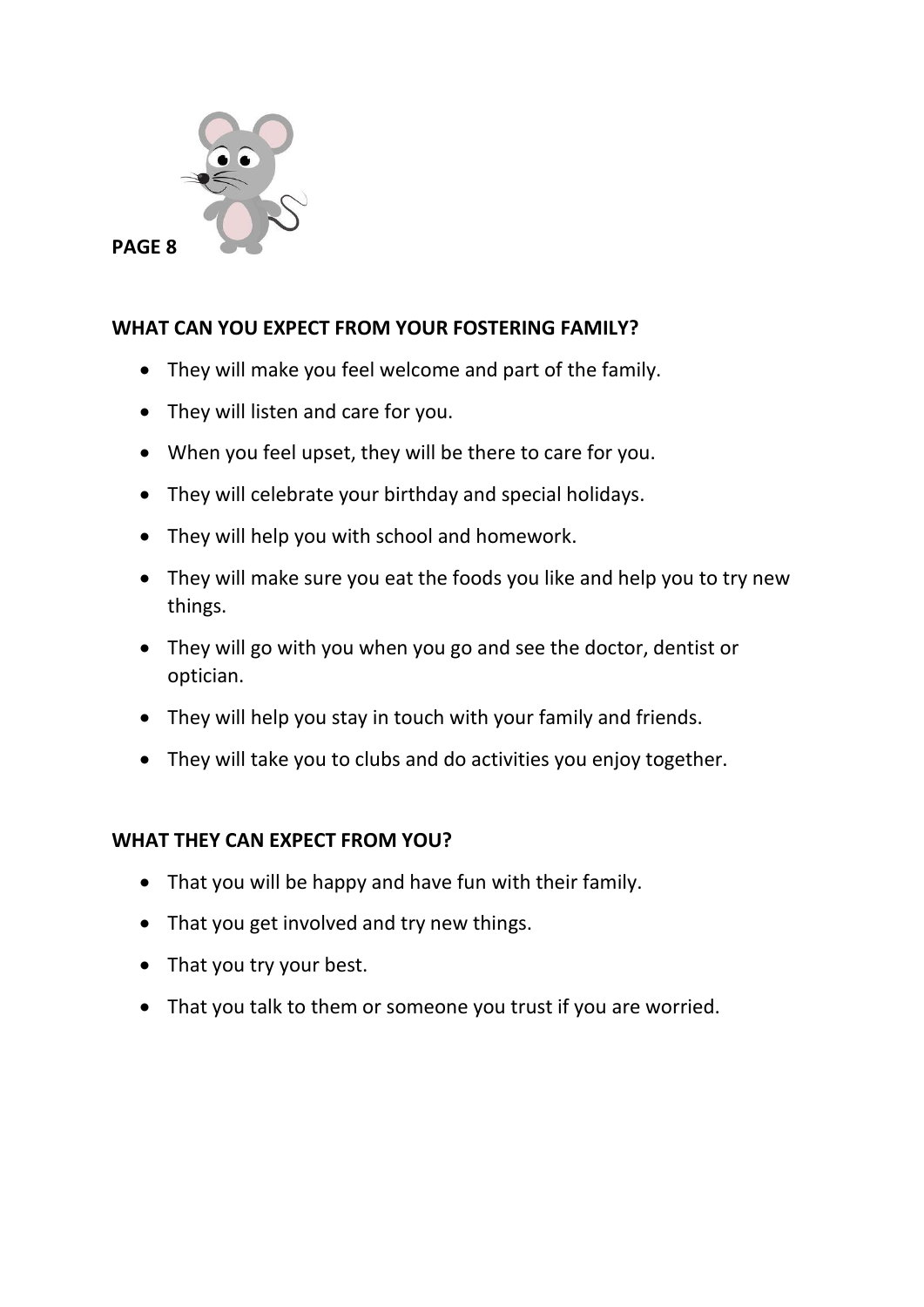

# **YOUR RIGHTS**

# **Titch wants to tell you about your rights. These are:**

- You have a right to be listened to and treated fairly all the time even when you have done something that adults are not happy with.
- You have a right to be part of a loving, safe fostering family where you will be able to grow and develop in to your own person.
- You have a right to be valued for the special person you are.
- You have a right to say what you think and to be listened to.
- You have a right to know why you are living with your foster family.
- You have a right to tell people when you are not happy with something. This is called a complaint.

Titch wants to tell you how to make a complaint. You can do this by either talking to your Foster carer, Social worker, Independent reviewing officer or to your Social worker from the Ivy House Team.

There might be someone else who you can talk to who can help you.

If things are going well for you and you want to celebrate this then we would love to know about this to help you celebrate.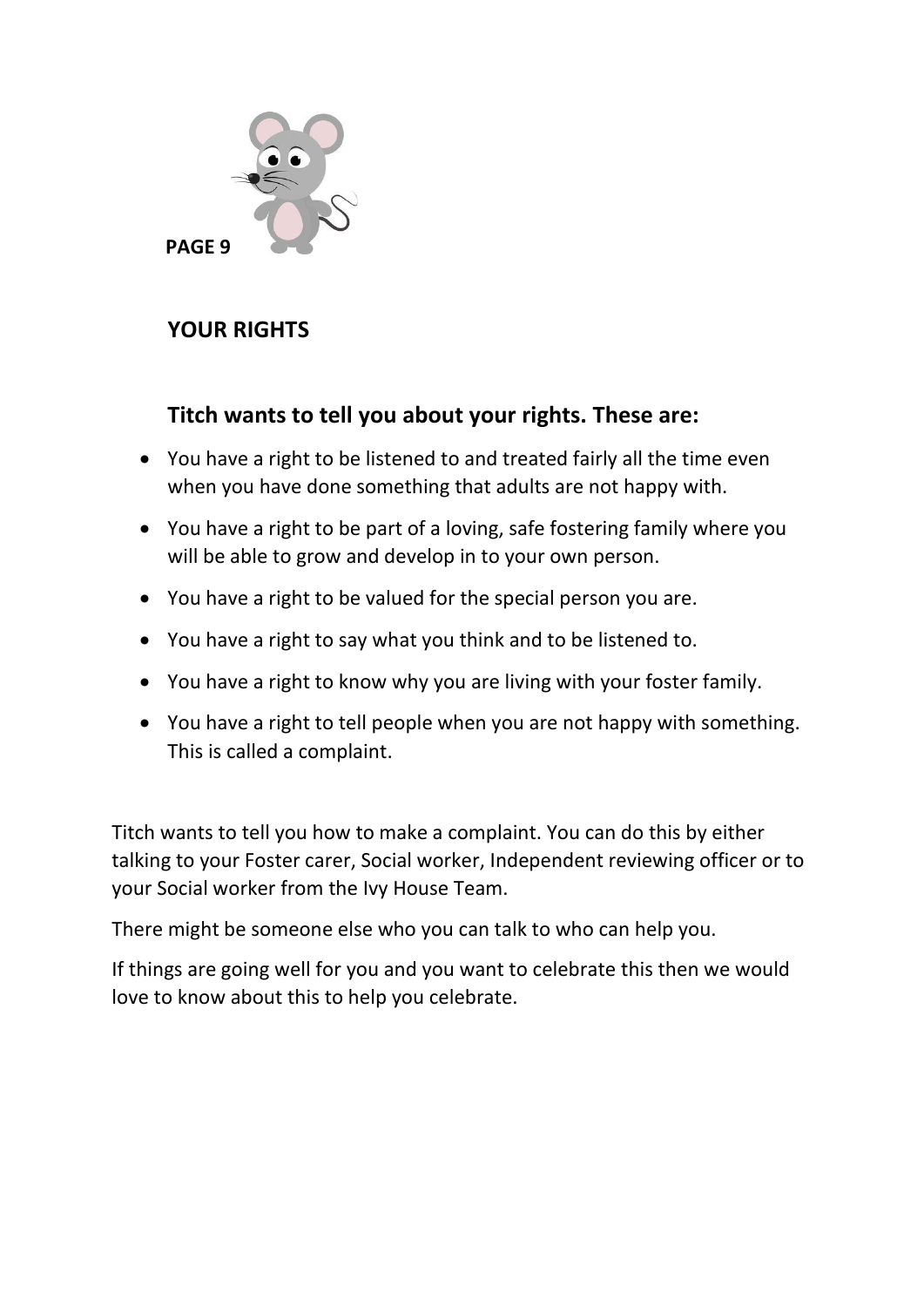

# **PAGE 10.**

# **Here is a list of other people that can help.**

#### **Ivy House Fostering**

Katie Duffield is the Complaints and Congratulations Manager. You can contact her on: **01909 512168** or email her **[katie@Ivyhousefostering.co.uk.](mailto:katie@Ivyhousefostering.co.uk)** 

#### **Ivy House Fostering Agency**

The Turbine Business Centre

Coach Close

**Shireoaks** 

Worksop

Nottinghamshire

S8 8AP

#### **The Children's Commissioner for England** is called Anne Longfield you can contact her at:

#### **The Office for the Children's Commissioner**

20 Great Smith Street

London

SW1P 3BT.

T: 0207 78 38 330

W:

[www.childrenscommissioner.gov.uk/info.request@childlrenscommissioner.gsi.gov.uk](http://www.childrenscommissioner.gov.uk/info.request@childlrenscommissioner.gsi.gov.uk)

#### **Childline**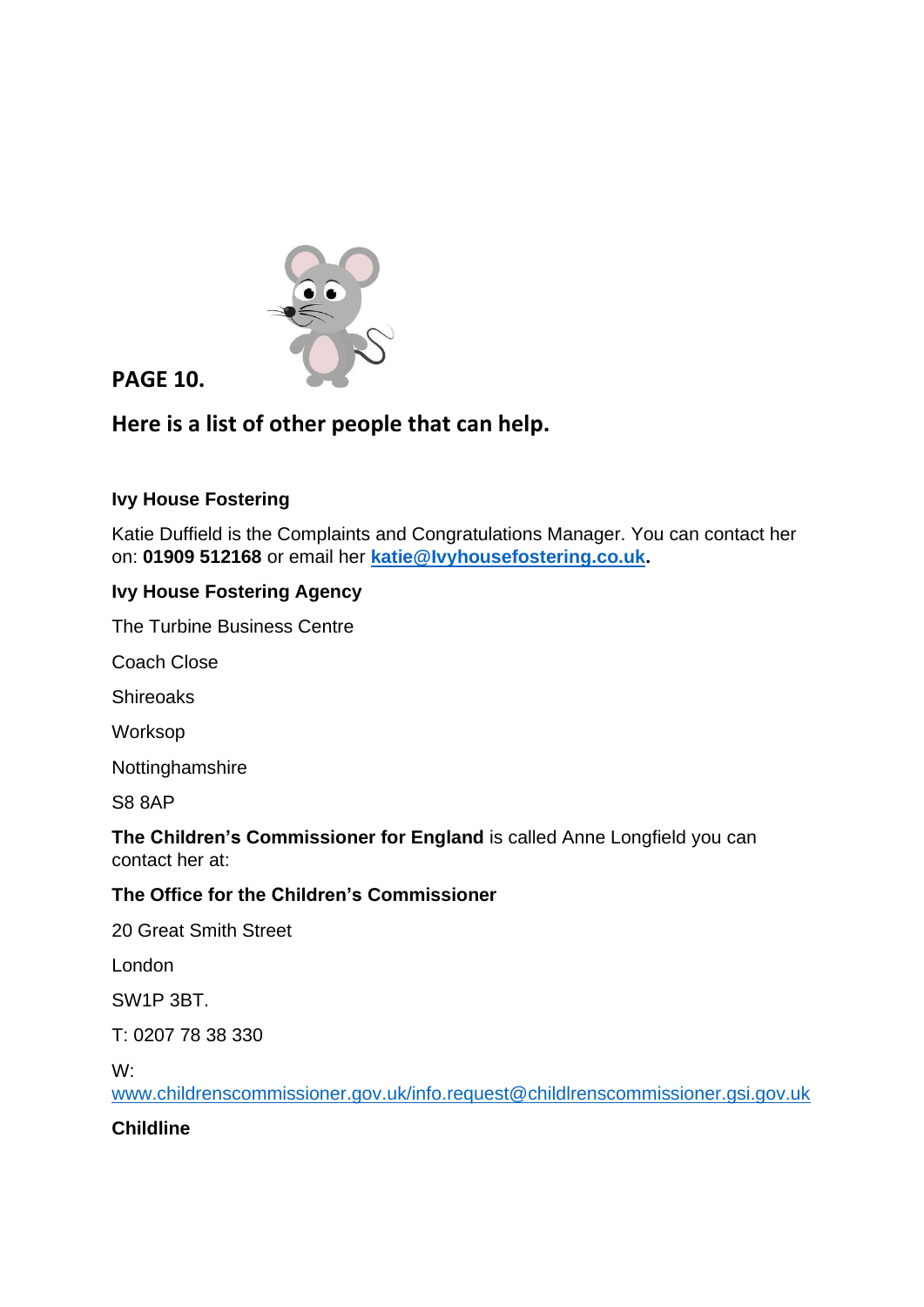This is a free 24-hour helpline for children and young people in the UK, ChildLine is confidential and is staffed by counsellors.

T: 0800 1111

W: [www.childline.org.uk](http://www.childline.org.uk/)

**Ofsted**

Ofsted checks the work of fostering agencies in England:

Piccadilly Gate

Store Road

Manchester M1 2WD

#### **NSPCC**

The NSPCC will offer help and advice, if you are worried about yourself or someone else the helpline is open 24 hours a day:

T: 0808 0800 500 0

W: [www.nspcc.org.uk](http://www.nspcc.org.uk/)

#### **Corum Voice**

This is advice for children and young people in care or leaving care:

Corum Voice

Gregory House

Corum Campus

49, Meckleburgh Square

London

WC1N 2QA

T: 0808 800 5792

E: [help@corumvoice.co.uk](mailto:help@corumvoice.co.uk)

W: [www.voiceyp.org](http://www.voiceyp.org/)

**Help at Hand**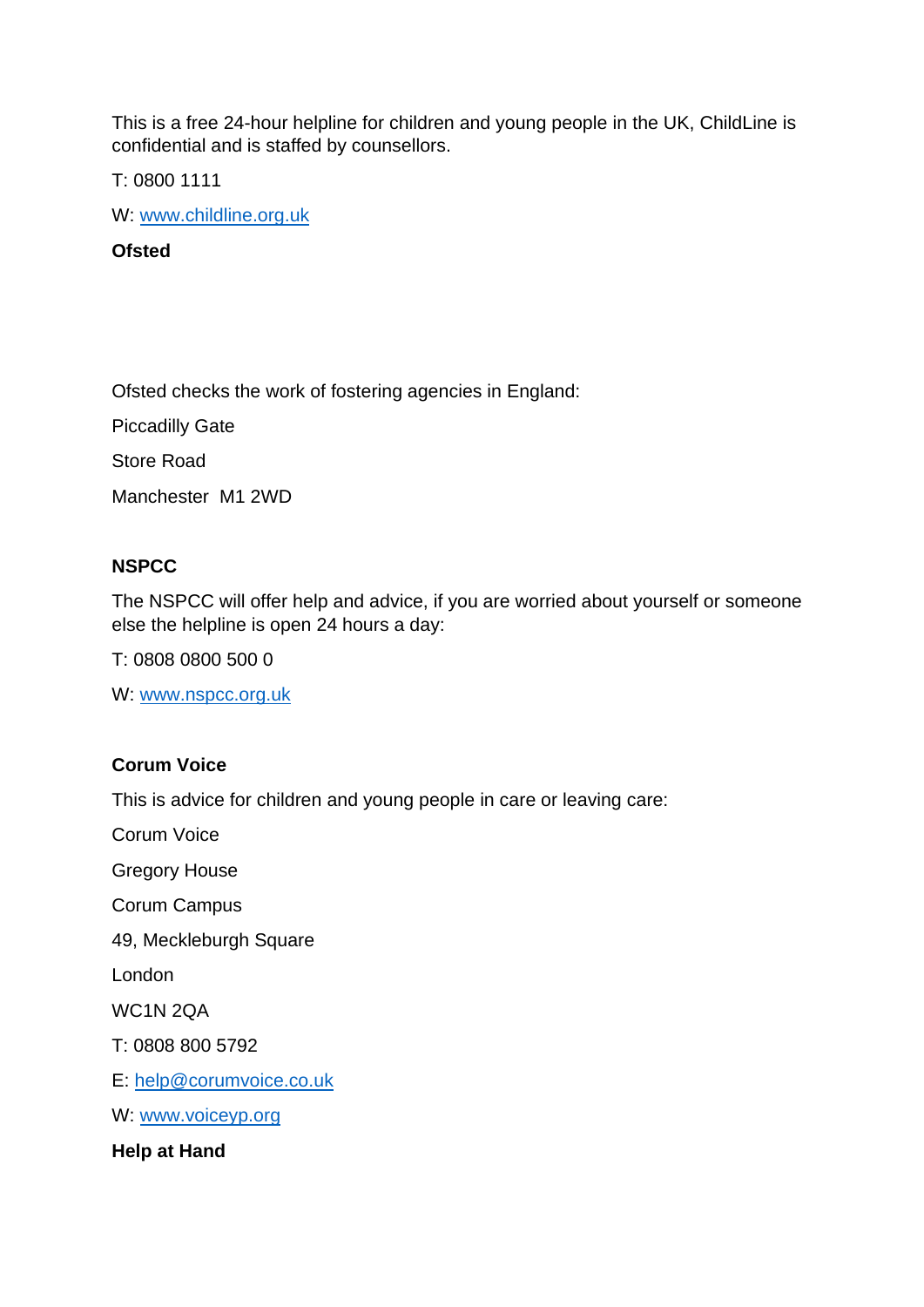Office for the Children's Rights Director

Offer confidential help and advice about being in care, leaving care, living away from home or working with social services. They make sure that your rights are upheld.

E: help. team@childrenscommissioner'gov.uk

T: 0800 528 0731